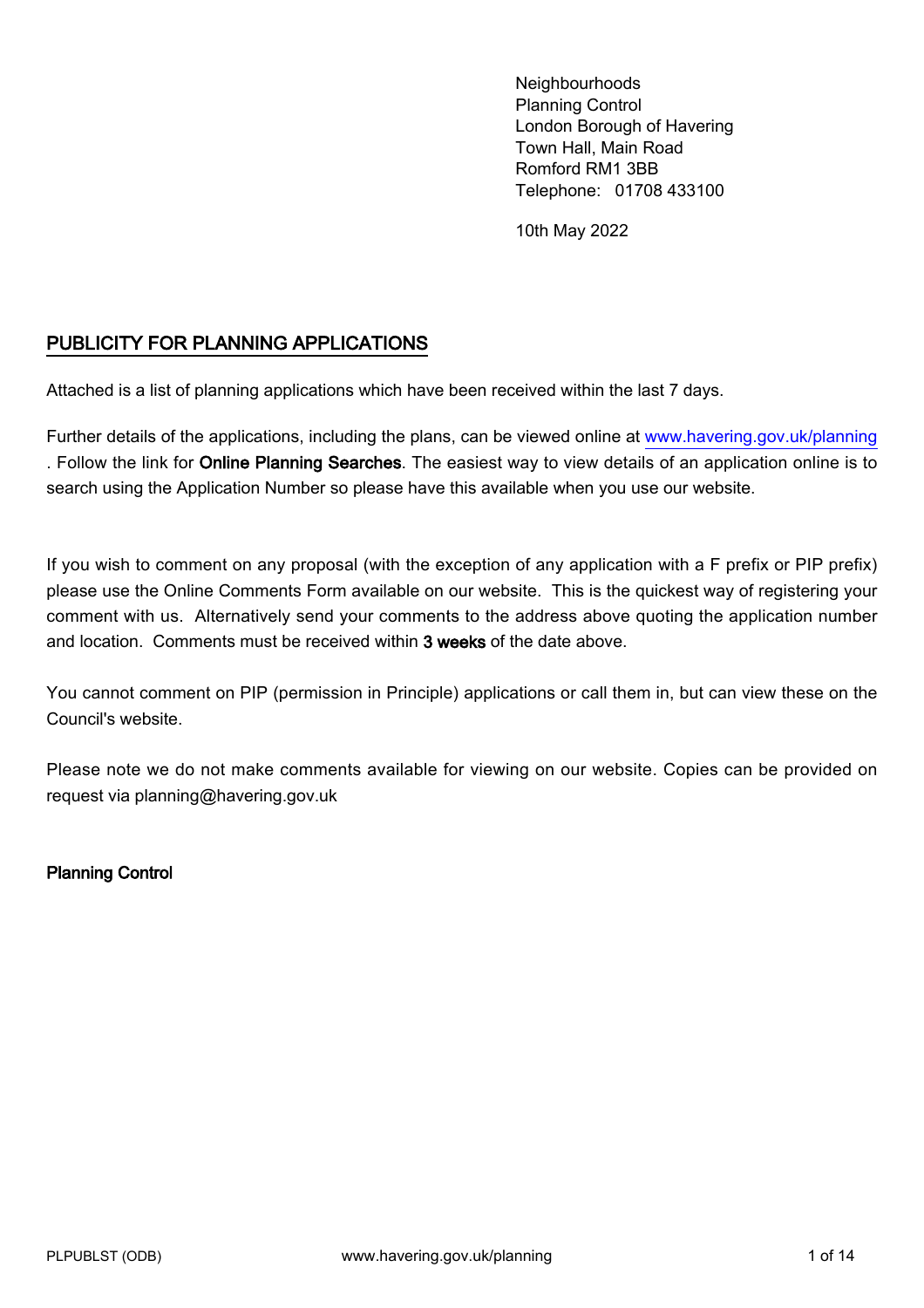# BROOK/RUSH G & CROW WARD

| <b>Planning Application:</b> | P0678.22                                                 |
|------------------------------|----------------------------------------------------------|
| Proposal:                    | Retrospective planning consent for existing hardstanding |
| Location:                    | 529 RUSH GREEN ROAD ROMFORD                              |
| Agent:                       | Mr Kit Rihal 315 Henley Road Ilford IG1 2TH              |
|                              |                                                          |

View P0678.22 [application details](http://development.havering.gov.uk/OcellaWeb/planningDetails?reference=P0678.22&from=planningSearch)

# CRANHAM WARD

| <b>Planning Application:</b> | P0703.22                                              |
|------------------------------|-------------------------------------------------------|
| Proposal:                    | Single storey rear extension                          |
| Location:                    | 1 Berkeley Drive Hornchurch                           |
| Agent:                       | Mrs Samantha Lappin 4 Barkis Close Chelmsford CM1 4UW |

#### View P0703.22 [application details](http://development.havering.gov.uk/OcellaWeb/planningDetails?reference=P0703.22&from=planningSearch)

| <b>Planning Application:</b> | P0712.22                                                         |
|------------------------------|------------------------------------------------------------------|
| Proposal:                    | Single storey rear extension                                     |
| Location:                    | 91 WAYCROSS ROAD UPMINSTER                                       |
| Agent:                       | Miss Rebecca Parnell 85 Uxbridge Road Ealing Cross London W5 5BW |

#### View P0712.22 [application details](http://development.havering.gov.uk/OcellaWeb/planningDetails?reference=P0712.22&from=planningSearch)

| <b>Planning Application:</b> | P0700.22                                                              |
|------------------------------|-----------------------------------------------------------------------|
| Proposal:                    | Single storey front extension, first floor rear extension             |
| Location:                    | 4 CRANHAM GARDENS UPMINSTER                                           |
| Agent:                       | Mr Paul Robinson, ConstructAid 138 Cranham Gardens Upminster RM14 1JT |

# View P0700.22 [application details](http://development.havering.gov.uk/OcellaWeb/planningDetails?reference=P0700.22&from=planningSearch)

| <b>Planning Application:</b> | P0697.22                                                                        |
|------------------------------|---------------------------------------------------------------------------------|
| Proposal:                    | Single storey side/rear extension involving demolition of existing rear lean-to |
| Location:                    | 23 Humber Drive Upminster                                                       |
| Agent:                       | mr daniel Collison 90 Rye Road Hoddesdon EN11 0HP                               |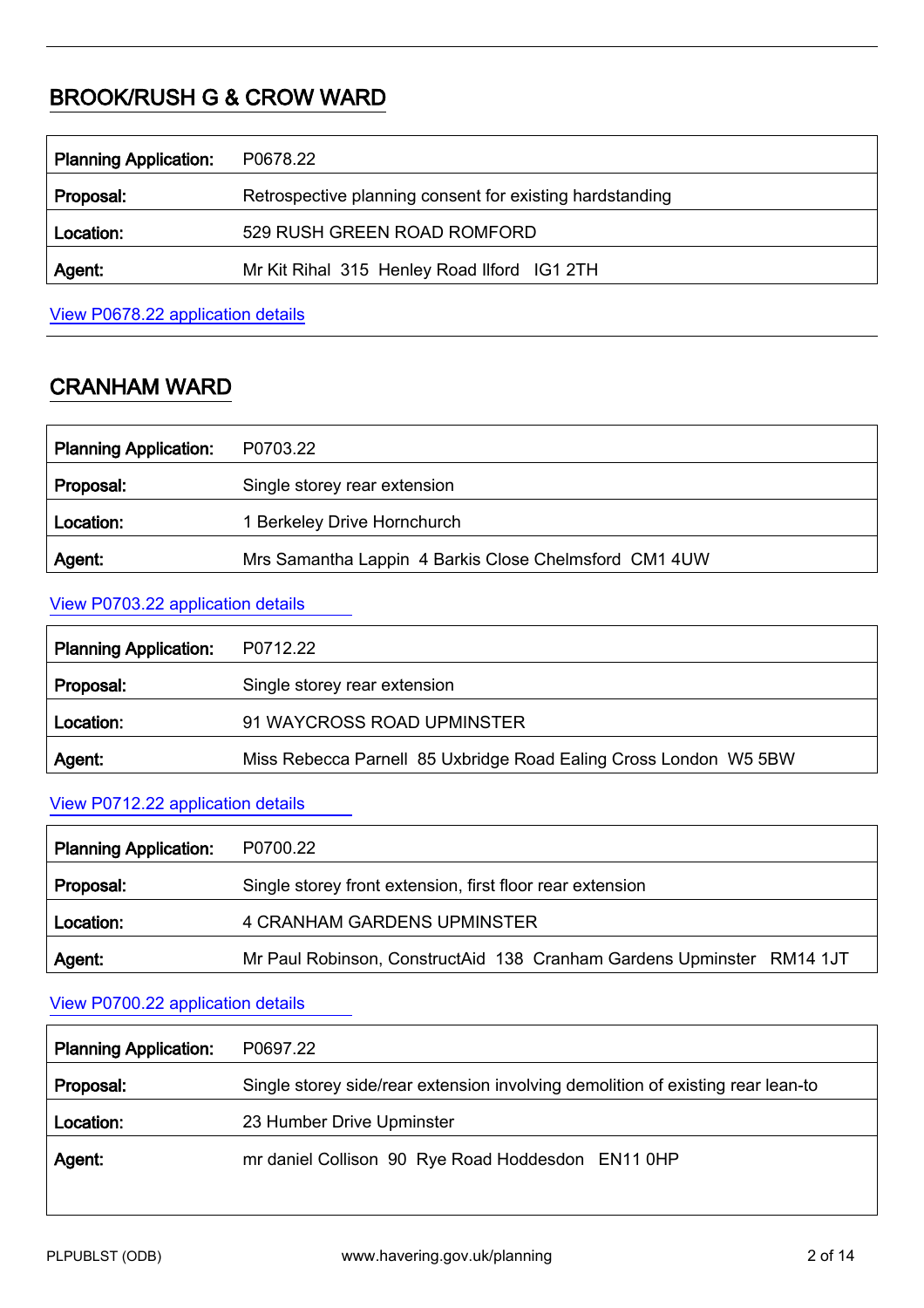## ELM PARK WARD

| <b>Planning Application:</b> | P0685.22                                              |
|------------------------------|-------------------------------------------------------|
| Proposal:                    | Extend existing drop kerb                             |
| Location:                    | 41 CORONATION DRIVE HORNCHURCH                        |
| Agent:                       | Mr Mark Sains 41 CORONATION DRIVE HORNCHURCH RM12 5BP |
|                              |                                                       |

View P0697.22 [application details](http://development.havering.gov.uk/OcellaWeb/planningDetails?reference=P0685.22&from=planningSearch)

### EMERSON PARK WARD

| <b>Planning Application:</b> | P0719.22                                                                                                                                                         |
|------------------------------|------------------------------------------------------------------------------------------------------------------------------------------------------------------|
| Proposal:                    | Two storey, 4-bed, detached dwelling with integral garage, associated parking, and<br>amenity space, involving demolition of existing bungalow and attach garage |
| Location:                    | 103 Parkstone Avenue Hornchurch                                                                                                                                  |
| Agent:                       | Mrs NEHA ABAYAWARDANA 235 The Parkway Iver Heath Buckinghamshire Iver<br>Heath SL0 0RH                                                                           |

#### View P0719.22 [application details](http://development.havering.gov.uk/OcellaWeb/planningDetails?reference=P0719.22&from=planningSearch)

| <b>Planning Application:</b> | P0424.22                                                                                      |
|------------------------------|-----------------------------------------------------------------------------------------------|
| Proposal:                    | Change of use from Use Class E(a) to Use Class Sui Generis for use as a fast<br>food takeaway |
| Location:                    | 284 Brentwood Road Romford                                                                    |
| Agent.                       | MR QAISER NAWAZ RAYAN GROUP LTD 6A SEVENWAYS PARADE<br>WOODFORD AVENUE ILFORD ESSEX IG2 6XH   |

#### View P0424.22 [application details](http://development.havering.gov.uk/OcellaWeb/planningDetails?reference=P0424.22&from=planningSearch)

| <b>Planning Application:</b> | P0735.22                                              |
|------------------------------|-------------------------------------------------------|
| Proposal:                    | Single storey outbuilding to rear                     |
| Location:                    | 12 Elm Grove Hornchurch                               |
| Agent:                       | Mr Ian Stephenson 202 High Street Hornchurch RM12 4QP |

View P0735.22 [application details](http://development.havering.gov.uk/OcellaWeb/planningDetails?reference=P0735.22&from=planningSearch)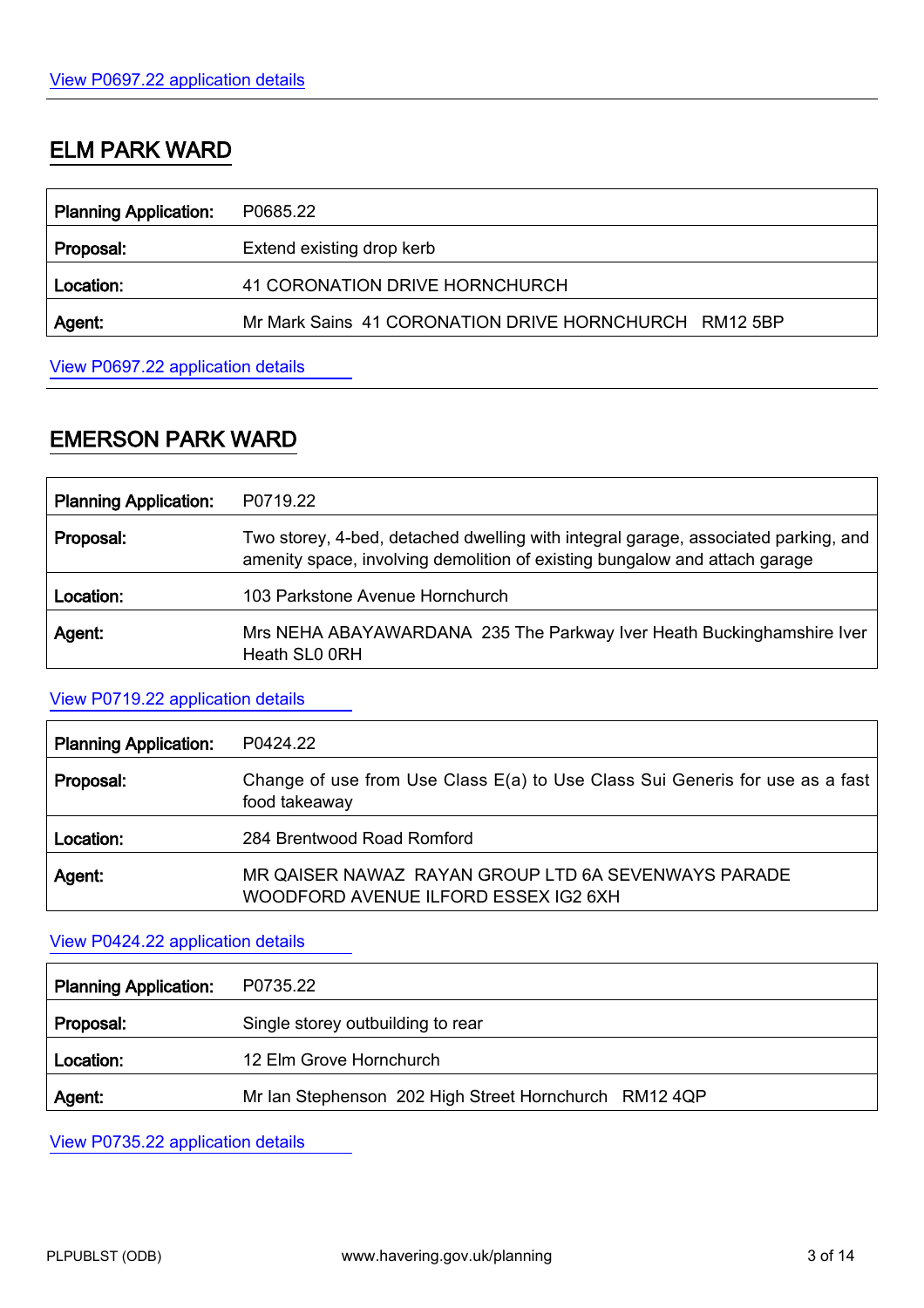## HAVERING-ATTE-BOWER WARD

| <b>Planning Application:</b> | P0369.22                                                    |
|------------------------------|-------------------------------------------------------------|
| Proposal:                    | 4 x 12 meter end of garden room - store, games room and gym |
| Location:                    | 41 Harrow Drive Hornchurch                                  |
| Agent:                       | Mr Mark Bailey 41 Harrow Drive Hornchurch RM11 1NS          |
|                              |                                                             |

View P0369.22 [application details](http://development.havering.gov.uk/OcellaWeb/planningDetails?reference=P0369.22&from=planningSearch)

# HYL/HYL & HARR LODGE WARD

| <b>Planning Application:</b> | P0709.22                                                       |
|------------------------------|----------------------------------------------------------------|
| Proposal:                    | Proposed first floor rear extension                            |
| Location:                    | 55 SOUTHDOWN ROAD HORNCHURCH                                   |
| Agent:                       | Mr Joel Walsh Town Wall House Balkerne Hill Colchester CO3 3AD |

#### View P0709.22 [application details](http://development.havering.gov.uk/OcellaWeb/planningDetails?reference=P0709.22&from=planningSearch)

| <b>Planning Application:</b> | P0710.22                                                                                  |
|------------------------------|-------------------------------------------------------------------------------------------|
| Proposal:                    | Construction of an outbuilding with use ancillary to the main building<br>(Retrospective) |
| Location:                    | 19 UPPER RAINHAM ROAD HORNCHURCH                                                          |
| Agent:                       | Mr M NWANKWO Unit 2 166 MIDDLETON ROAD MORDEN SM4 6RW                                     |

#### View P0710.22 [application details](http://development.havering.gov.uk/OcellaWeb/planningDetails?reference=P0710.22&from=planningSearch)

| <b>Planning Application:</b> | P0695.22                                                                                                                                 |
|------------------------------|------------------------------------------------------------------------------------------------------------------------------------------|
| Proposal:                    | Single storey rear extension and conversion of roof space to habitable use<br>including 3 roof lights to front and 2 roof lights to rear |
| Location:                    | 7 Wallis Close Hornchurch                                                                                                                |
| Agent:                       | Mrs Nevila Tane 25 Windermere Court London HA9 8SJ                                                                                       |

#### View P0695.22 [application details](http://development.havering.gov.uk/OcellaWeb/planningDetails?reference=P0695.22&from=planningSearch)

| <b>Planning Application:</b> | P0635.22                                                                                    |
|------------------------------|---------------------------------------------------------------------------------------------|
| Proposal:                    | Single storey front extension and two storey side extension, side dormer and front<br>porch |
| Location:                    | 48 HYLAND CLOSE HORNCHURCH                                                                  |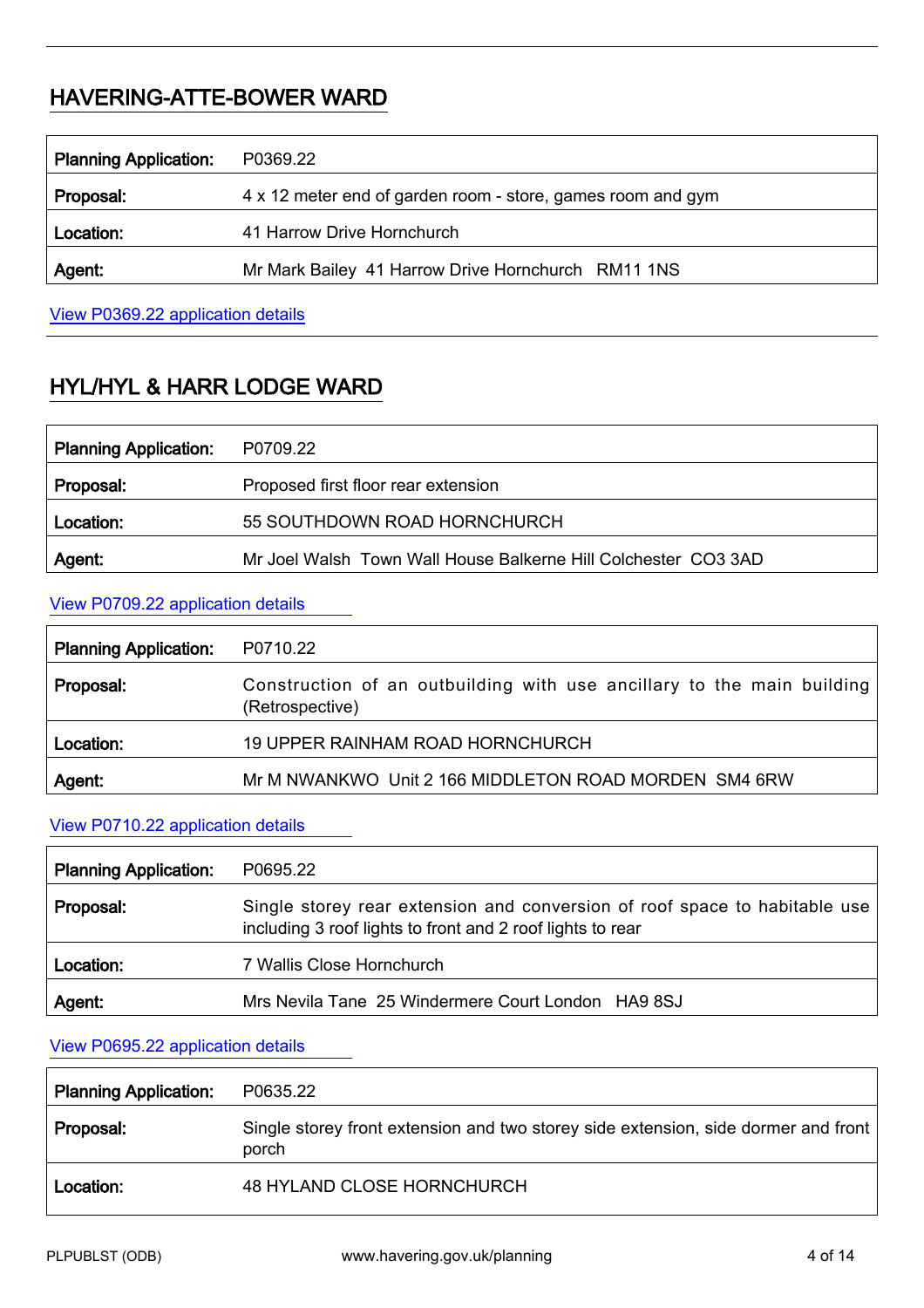View P0635.22 [application details](http://development.havering.gov.uk/OcellaWeb/planningDetails?reference=P0635.22&from=planningSearch)

### HYLANDS & HARROW LGE WARD

| <b>Planning Application:</b> | P0715.22                                                                                                                                 |
|------------------------------|------------------------------------------------------------------------------------------------------------------------------------------|
| Proposal:                    | Erection of a part single, part double storey rear extension, conversion of garage<br>into habitable room and first floor side extension |
| Location:                    | 93 ALBANY ROAD HORNCHURCH                                                                                                                |
| Agent:                       | Mr Irfan Malik 113 Cranbrook Road ILFORD IG1 4PU                                                                                         |

View P0715.22 [application details](http://development.havering.gov.uk/OcellaWeb/planningDetails?reference=P0715.22&from=planningSearch)

### HACTON WARD

| <b>Planning Application:</b> | P0718.22                                                        |
|------------------------------|-----------------------------------------------------------------|
| Proposal:                    | Part single, part two storey rear extension with juliet balcony |
| Location:                    | 36 Acacia Avenue Hornchurch                                     |
| Agent:                       | Mr Sandeep Mann 1st Floor, 102 Cranbrook Road Ilford IG1 4NH    |

#### View P0718.22 [application details](http://development.havering.gov.uk/OcellaWeb/planningDetails?reference=P0718.22&from=planningSearch)

| <b>Planning Application:</b> | P0657.22                                                                                                 |
|------------------------------|----------------------------------------------------------------------------------------------------------|
| Proposal:                    | Proposed erection of 1 x 3 bedroom dwelling to the rear of 54 Central Drive of<br><b>Plumpton Avenue</b> |
| Location:                    | 54 CENTRAL DRIVE HORNCHURCH                                                                              |
| Agent:                       | Mrs Chandni Patel Suite 2 Clocktower House Station Road West Horndon CM13<br>3XL                         |

#### View P0657.22 [application details](http://development.havering.gov.uk/OcellaWeb/planningDetails?reference=P0657.22&from=planningSearch)

| <b>Planning Application:</b> | P0693.22                                                  |
|------------------------------|-----------------------------------------------------------|
| Proposal:                    | Part single storey, part two storey rear extension        |
| Location:                    | 44 Alma Avenue Hornchurch                                 |
| Agent:                       | Ashfaq Ahmed Office Suite 1 30 Uphall Road Ilford IG1 2JF |

View P0693.22 [application details](http://development.havering.gov.uk/OcellaWeb/planningDetails?reference=P0693.22&from=planningSearch)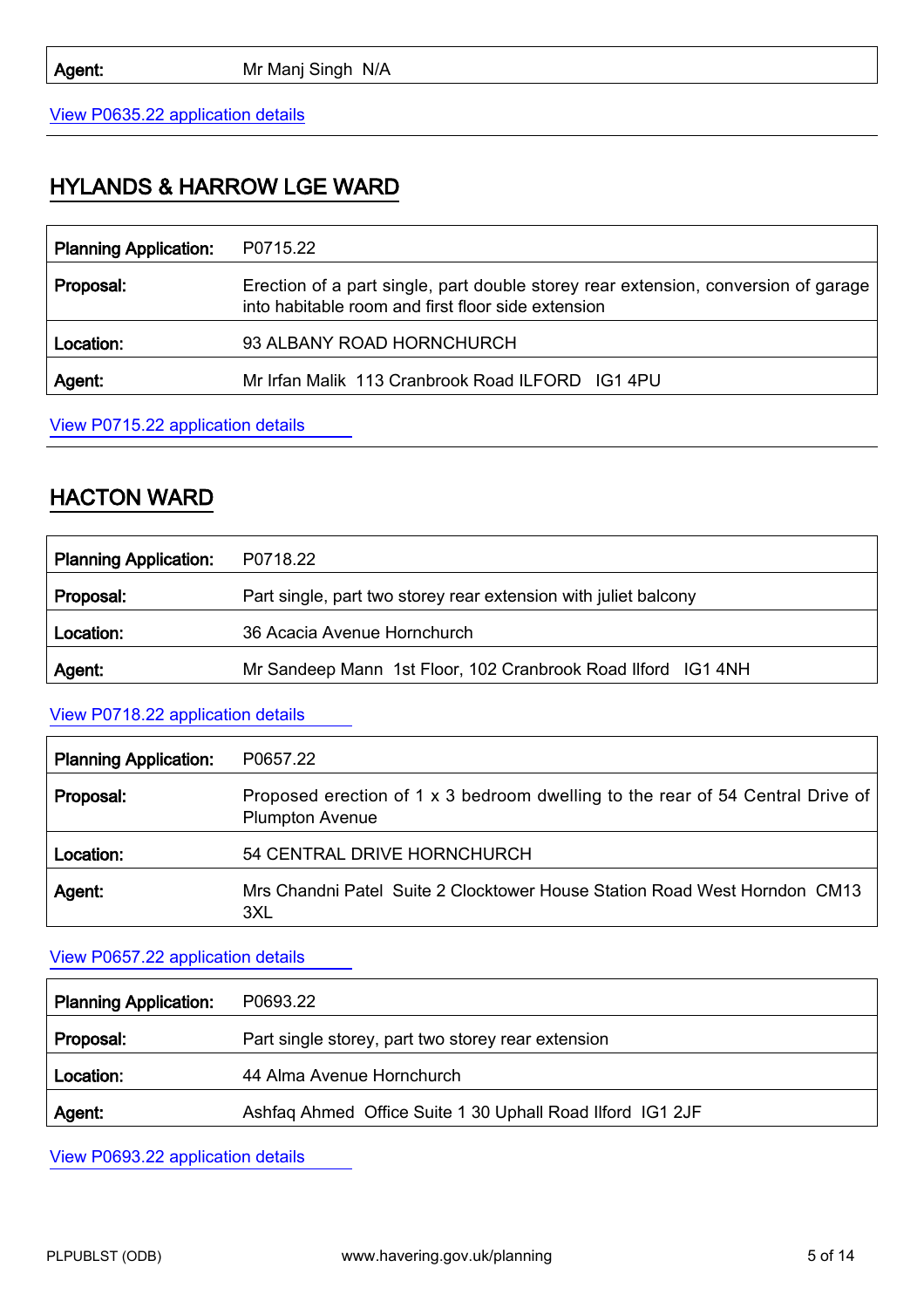| <b>Planning Application:</b> | Y0147.22                                                                                                                            |
|------------------------------|-------------------------------------------------------------------------------------------------------------------------------------|
| Proposal:                    | Single Storey rear extension with an overall depth of 6m, a maximum height of<br>3.50m, and an eaves height of 3m. (PRIOR APPROVAL) |
| Location:                    | 93 SUTTONS LANE HORNCHURCH                                                                                                          |
| Agent:                       | Mr Richard Bailey 146 Main Road Danbury CM3 4DT                                                                                     |

View Y0147.22 [application details](http://development.havering.gov.uk/OcellaWeb/planningDetails?reference=Y0147.22&from=planningSearch)

# HAV PK/HAV-ATTE-BOWE WARD

| <b>Planning Application:</b> | P0714.22                                                                                     |
|------------------------------|----------------------------------------------------------------------------------------------|
| Proposal:                    | Demolition of existing outbuilding and construction of single storey side/rear<br>extension. |
| Location:                    | 69 KINGSHILL AVENUE ROMFORD                                                                  |
| Agent:                       | Mr Michael Jones Haycroft, Hay Green Lane Hook End Brentwood CM15 0NT                        |
|                              |                                                                                              |

View P0714.22 [application details](http://development.havering.gov.uk/OcellaWeb/planningDetails?reference=P0714.22&from=planningSearch)

## HACTON/ST ANDREWS WARD

| <b>Planning Application:</b> | P0694.22                                                                                         |
|------------------------------|--------------------------------------------------------------------------------------------------|
| Proposal:                    | Removal of existing brick built boundary wall and replace with roller shutter<br>(Retrospective) |
| Location:                    | Flower Perfections, 150 Upminster Road Upminster                                                 |
| Agent.                       | Mr Howell 18 Pretoria Road Halstead CO92EG                                                       |

View P0694.22 [application details](http://development.havering.gov.uk/OcellaWeb/planningDetails?reference=P0694.22&from=planningSearch)

| <b>Planning Application:</b> | P0713.22                                                                                                                                                              |
|------------------------------|-----------------------------------------------------------------------------------------------------------------------------------------------------------------------|
| Proposal:                    | Two storey part single storey side and rear extension (hipped roof wrap around).<br>Loft conversion - hip to gable with rear pitched roof dormer including rooflight. |
| Location:                    | 59 CHELMSFORD DRIVE UPMINSTER                                                                                                                                         |
| Agent:                       | Mr Richard Bailey 146 Main Road Danbury CM3 4DT                                                                                                                       |

View P0713.22 [application details](http://development.havering.gov.uk/OcellaWeb/planningDetails?reference=P0713.22&from=planningSearch)

### HEATON WARD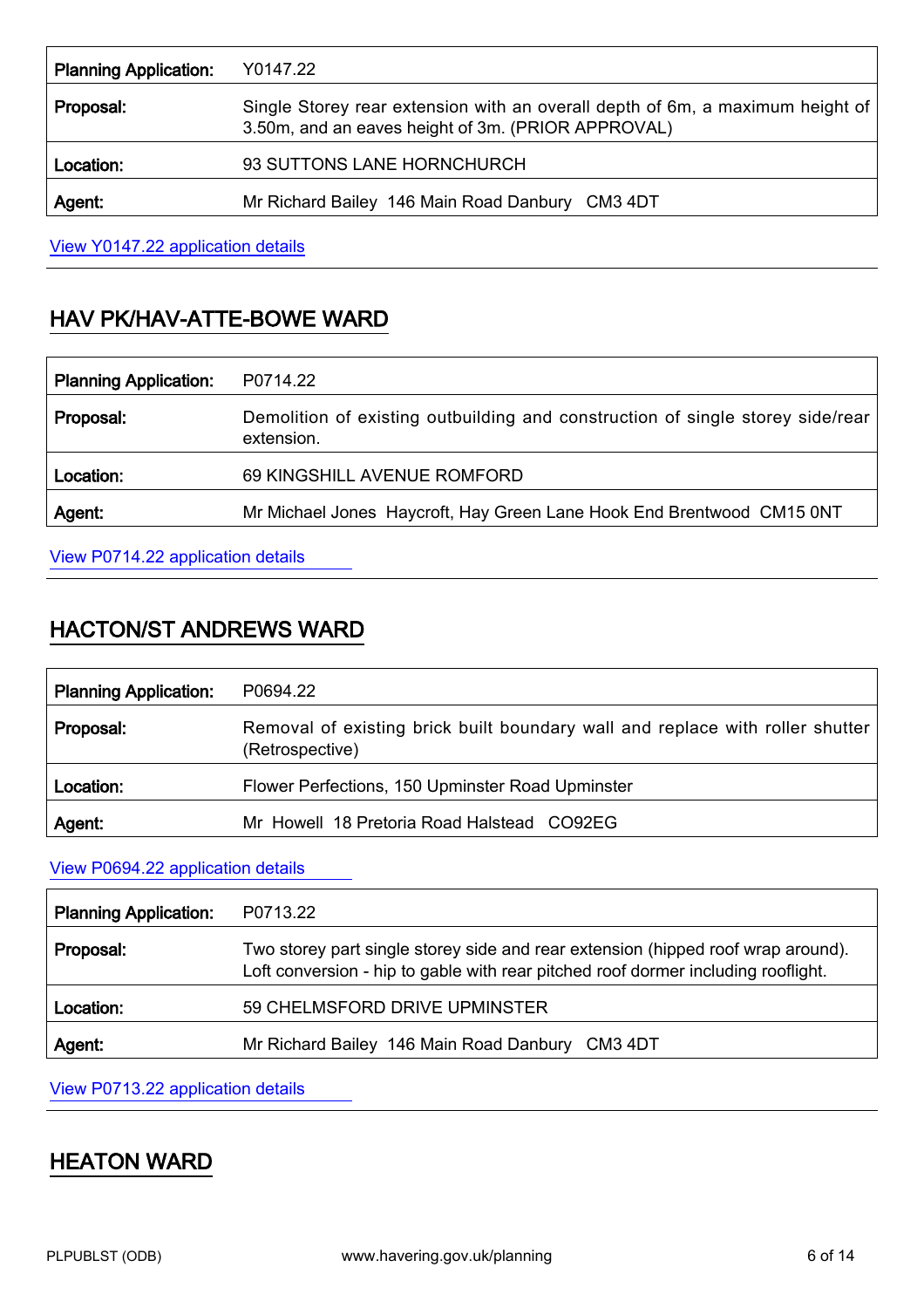| <b>Planning Application:</b> | P0691.22                                                           |
|------------------------------|--------------------------------------------------------------------|
| Proposal:                    | Two storey side extension involving demolition of existing garage. |
| Location:                    | 39 MASEFIELD CLOSE ROMFORD                                         |
| Agent:                       | Mr marcel hurst 2 WREN GARDENS HORNCHURCH ESSEX RM12 4DT           |

View P0691.22 [application details](http://development.havering.gov.uk/OcellaWeb/planningDetails?reference=P0691.22&from=planningSearch)

### HAROLD WOOD WARD

| <b>Planning Application:</b> | P0683.22                                                                                                                                                                                                                                                                                                                                               |
|------------------------------|--------------------------------------------------------------------------------------------------------------------------------------------------------------------------------------------------------------------------------------------------------------------------------------------------------------------------------------------------------|
| Proposal:                    | Change of Use of existing commercial/office property from Use Class E to Use<br>Class C3 with loft conversion and dormer extension, and erection of three storey,<br>3-bed attached dwelling to side with associated parking and amenity space,<br>involving demolition of rear storage areas, outbuilding, and change to hard and soft<br>landscaping |
| Location:                    | 5 FITZILIAN AVENUE ROMFORD                                                                                                                                                                                                                                                                                                                             |
| Agent:                       | Mr Aram Hekmat Unex Tower Station Street Stratford London E15 1DA                                                                                                                                                                                                                                                                                      |

View P0683.22 [application details](http://development.havering.gov.uk/OcellaWeb/planningDetails?reference=P0683.22&from=planningSearch)

### HAROLD WOOD/HEATON WARD

| <b>Planning Application:</b> | P0624.22                                                                                                                  |
|------------------------------|---------------------------------------------------------------------------------------------------------------------------|
| Proposal:                    | Conversion of two storey dwelling into 1 x 3-bed and 1 x 1-bed self contained<br>dwellings involving alterations to front |
| Location:                    | 31 KETTERING ROAD ROMFORD                                                                                                 |
| Agent:                       | Mrs Kiara Jefferies 6 Steeple Rd Southminster CM0 7BD                                                                     |

View P0624.22 [application details](http://development.havering.gov.uk/OcellaWeb/planningDetails?reference=P0624.22&from=planningSearch)

## MAWN/HAV-ATTE-BOWER WARD

| <b>Planning Application:</b> | P0698.22                                                                                                                             |
|------------------------------|--------------------------------------------------------------------------------------------------------------------------------------|
| Proposal:                    | Construction of two storey building to create 5 x 2 bedroom and 1 x 1 bedroom<br>flats with associated car parking and amenity areas |
| Location:                    | 12 Hog Hill Road Collier Row                                                                                                         |
| Agent:                       | Mr. John Cressey 26-28 The Square West Street Rochford SS4 1AJ                                                                       |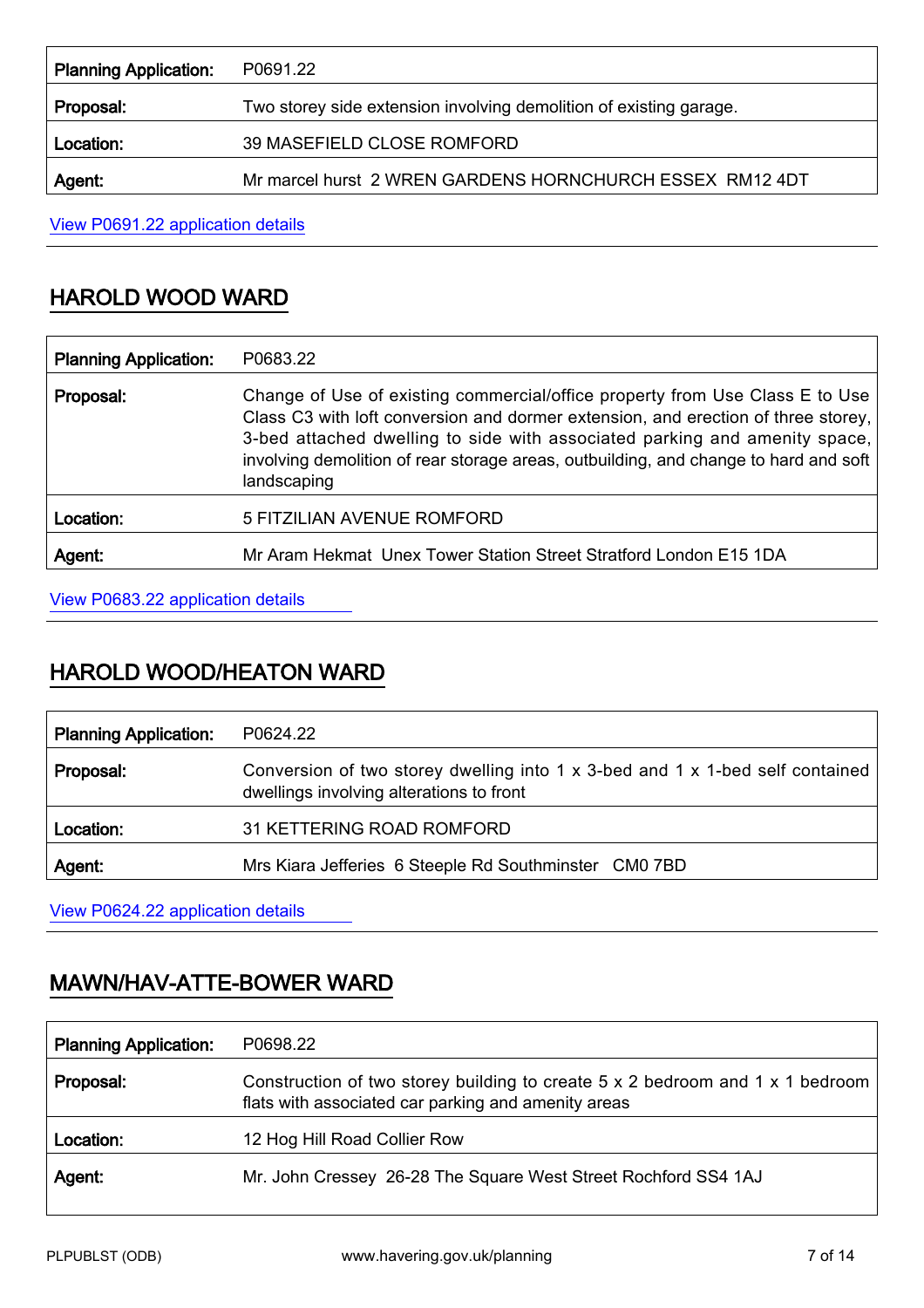## MAWNEYS WARD

| <b>Planning Application:</b> | Y0137.22                                                                                                                            |
|------------------------------|-------------------------------------------------------------------------------------------------------------------------------------|
| Proposal:                    | Single storey rear extension with an overall depth of 6m, a maximum height of<br>3.15m, and an eaves height of 3m. (PRIOR APPROVAL) |
| Location:                    | 58 Lynton Avenue Romford                                                                                                            |
| Agent:                       | Other - Homestead - TP&BRC Kemp House 160 City Road London EC1V2NX                                                                  |

#### View Y0137.22 [application details](http://development.havering.gov.uk/OcellaWeb/planningDetails?reference=Y0137.22&from=planningSearch)

| <b>Planning Application:</b> | P0699.22                                                                                                                           |
|------------------------------|------------------------------------------------------------------------------------------------------------------------------------|
| Proposal:                    | Part two storey, part single storey side extension, and single storey rear extension,  <br>involving demolition of existing garage |
| Location:                    | 1 Dover Close Romford                                                                                                              |
| Agent:                       | Mr Miguel Nobrega Flat 33 20 Granville Road London SW18 5SL                                                                        |

View P0699.22 [application details](http://development.havering.gov.uk/OcellaWeb/planningDetails?reference=P0699.22&from=planningSearch)

### MARSHALLS & RISE PK WARD

| <b>Planning Application:</b> | P0399.22                                                                                                            |
|------------------------------|---------------------------------------------------------------------------------------------------------------------|
| Proposal:                    | Two storey side extension, and part single, part two storey rear extension with a<br>single storey front extension. |
| Location:                    | 9 WOODLANDS ROAD ROMFORD                                                                                            |
| Agent.                       | Mr Mehmet Emin 9 Woodlands Road ROMFORD RM1 4HD                                                                     |

View P0399.22 [application details](http://development.havering.gov.uk/OcellaWeb/planningDetails?reference=P0399.22&from=planningSearch)

| <b>Planning Application:</b> | P0722.22                                                                                                                                                                                 |
|------------------------------|------------------------------------------------------------------------------------------------------------------------------------------------------------------------------------------|
| Proposal:                    | Alterations to the roofline incorporating rear dormer extension with three roof lights<br>in the front roof slope to provide rooms in the roof space, and single story rear<br>extension |
| Location:                    | <b>11 MCINTOSH ROAD ROMFORD</b>                                                                                                                                                          |
| Agent:                       | Mr Igors Smirnovs 129 Upton Road LONDON DA6 8LS                                                                                                                                          |

View P0722.22 [application details](http://development.havering.gov.uk/OcellaWeb/planningDetails?reference=P0722.22&from=planningSearch)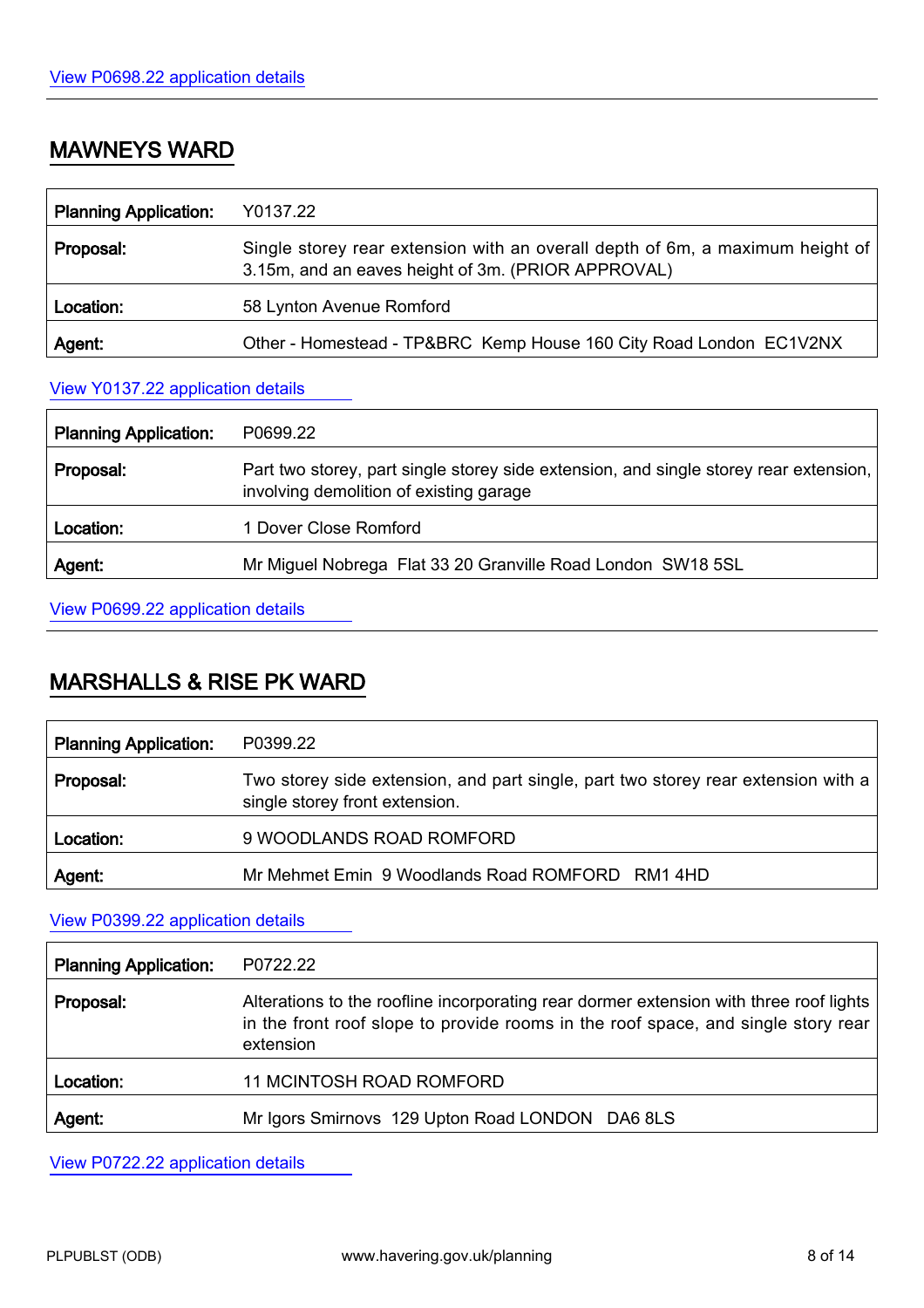| <b>Planning Application:</b> | P0707.22                                                                                                                                                                                                                |
|------------------------------|-------------------------------------------------------------------------------------------------------------------------------------------------------------------------------------------------------------------------|
| Proposal:                    | Existing front porch extension; garage extension with build over on top and ground<br>floor rear extension. Formation of first floor rear extension and loft conversion<br>proposing two rear dormers and six skylights |
| Location:                    | <b>75 LINKS AVENUE ROMFORD</b>                                                                                                                                                                                          |
| Agent:                       | Ms Masuma Rahman 7 Bell Yard London WC2A 2JR                                                                                                                                                                            |

View P0707.22 [application details](http://development.havering.gov.uk/OcellaWeb/planningDetails?reference=P0707.22&from=planningSearch)

# PETT/MARSH & RISE PK WARD

| <b>Planning Application:</b> | Y0142.22                                                                                                                           |
|------------------------------|------------------------------------------------------------------------------------------------------------------------------------|
| Proposal:                    | Single storey rear extension with an overall depth of 4m, a maximum height of<br>3.1m, and an eaves height of 3m. (PRIOR APPROVAL) |
| Location:                    | 142 Havering Road Romford                                                                                                          |
| Agent:                       | Mr George Kain 6 Winsham Grove London SW11 6ND                                                                                     |

View Y0142.22 [application details](http://development.havering.gov.uk/OcellaWeb/planningDetails?reference=Y0142.22&from=planningSearch)

### RUSH GRN & CROWLANDS WARD

| <b>Planning Application:</b> | P0706.22                                                                                                                                                           |
|------------------------------|--------------------------------------------------------------------------------------------------------------------------------------------------------------------|
| Proposal:                    | Proposed single storey ground floor rear extension, two storey side extension with<br>demolition of existing garage, floor plan redesign and all associated works. |
| Location:                    | 62 WEALD WAY ROMFORD                                                                                                                                               |
| Agent:                       | Miss Sabelle Adjagboni International House Canterbury Crescent Brixton London<br>SW97QD                                                                            |

View P0706.22 [application details](http://development.havering.gov.uk/OcellaWeb/planningDetails?reference=P0706.22&from=planningSearch)

## ROM TOWN/ST EDWARDS WARD

| <b>Planning Application:</b> | P0711.22                                                 |
|------------------------------|----------------------------------------------------------|
| Proposal:                    | Single storey side extension                             |
| Location:                    | 23 TUDOR GARDENS ROMFORD                                 |
| Agent:                       | Mr John Kershaw 7 The Cobbles Cranham Upminster RM14 1YA |
|                              |                                                          |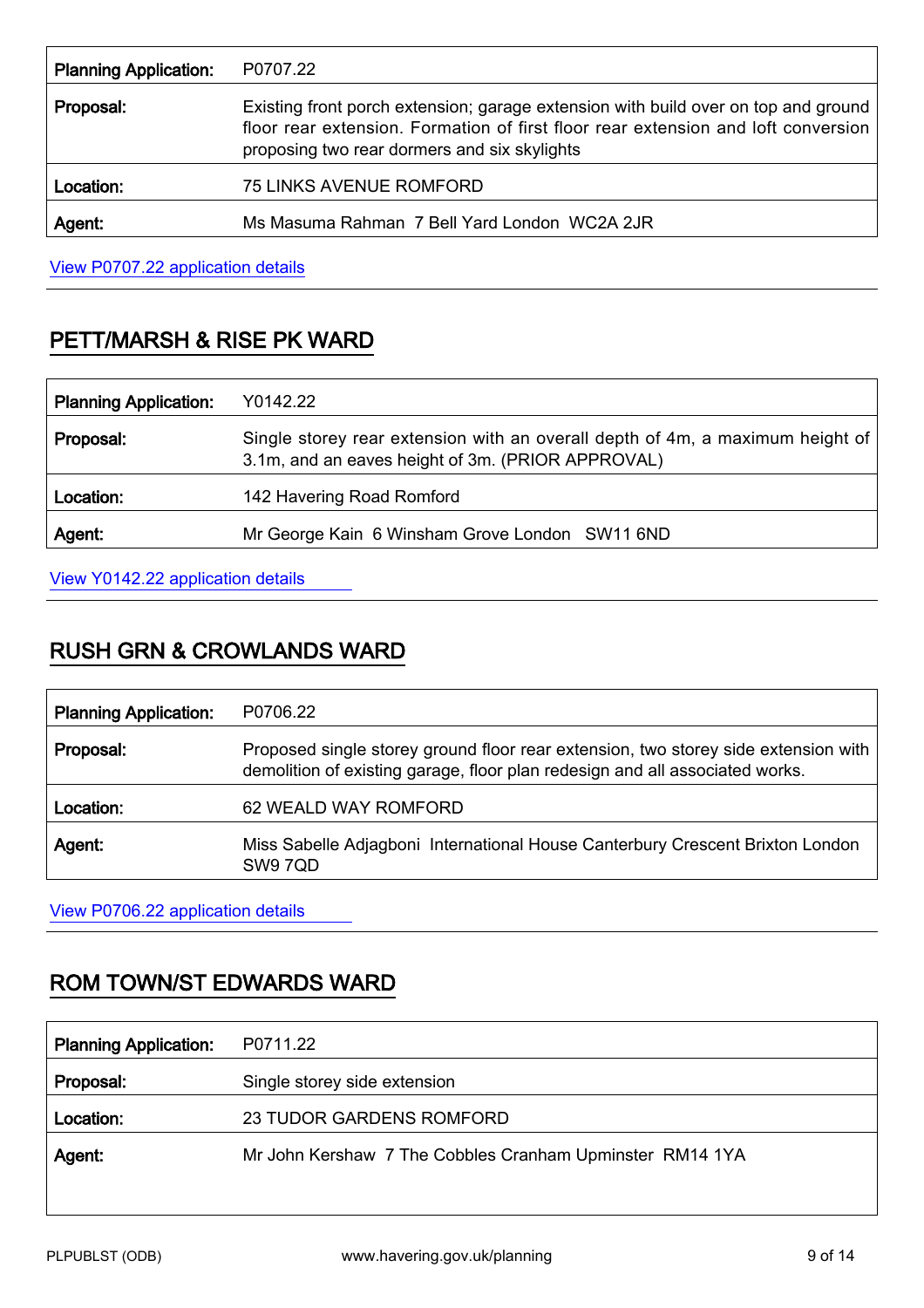#### View P0711.22 [application details](http://development.havering.gov.uk/OcellaWeb/planningDetails?reference=P0711.22&from=planningSearch)

| <b>Planning Application:</b> | Y0145.22                                                                                                                               |
|------------------------------|----------------------------------------------------------------------------------------------------------------------------------------|
| Proposal:                    | Single storey rear extension with an overall depth of 6m, a maximum height of<br>3.45m, and an eaves height of 2.65m. (PRIOR APPROVAL) |
| Location:                    | 41 WOODFIELD DRIVE ROMFORD                                                                                                             |
| Agent:                       | CONCEPT CONCEPT HOUSE BILLET LANE HORNCHURCH ESSEX RM11<br>1XP                                                                         |

View P0711.22 [application details](http://development.havering.gov.uk/OcellaWeb/planningDetails?reference=Y0145.22&from=planningSearch) 

# RAINHAM & WENNINGTON WARD

| <b>Planning Application:</b> | P0717.22                                                                                                          |
|------------------------------|-------------------------------------------------------------------------------------------------------------------|
| Proposal:                    | Replace existing flat roof with pitched roof, single storey side extension with<br>pitched roof, and dropped kerb |
| Location:                    | 35D SOUTH HALL DRIVE RAINHAM                                                                                      |
| Agent:                       | MR RAJ MAHAL 125 ROTHBURY AVENUE RAINHAM RM13 9HY                                                                 |

View P0711.22 [application details](http://development.havering.gov.uk/OcellaWeb/planningDetails?reference=P0717.22&from=planningSearch)

# STH HORNCH/BEAM PK WARD

| <b>Planning Application:</b> | F0005.22                                                                                     |
|------------------------------|----------------------------------------------------------------------------------------------|
| Proposal:                    | Application for Prior Notification of development for 3 x single storey storage<br>buildings |
| Location:                    | BIFFA WASTE SERVICES LTD MANOR WAY RAINHAM                                                   |
| Agent:                       | Mr Tom Ayres 321 Bradford Street Birmingham B5 6ET                                           |

View F0005.22 [application details](http://development.havering.gov.uk/OcellaWeb/planningDetails?reference=F0005.22&from=planningSearch) 

| <b>Planning Application:</b> | P0636.22                                          |
|------------------------------|---------------------------------------------------|
| Proposal:                    | Single storey outbuilding to rear                 |
| Location:                    | 61 Dunedin Road Rainham                           |
| Agent:                       | Mr Ilia Saliutin 61 Dunedin road Rainham RM13 8JX |

View P0636.22 [application details](http://development.havering.gov.uk/OcellaWeb/planningDetails?reference=P0636.22&from=planningSearch)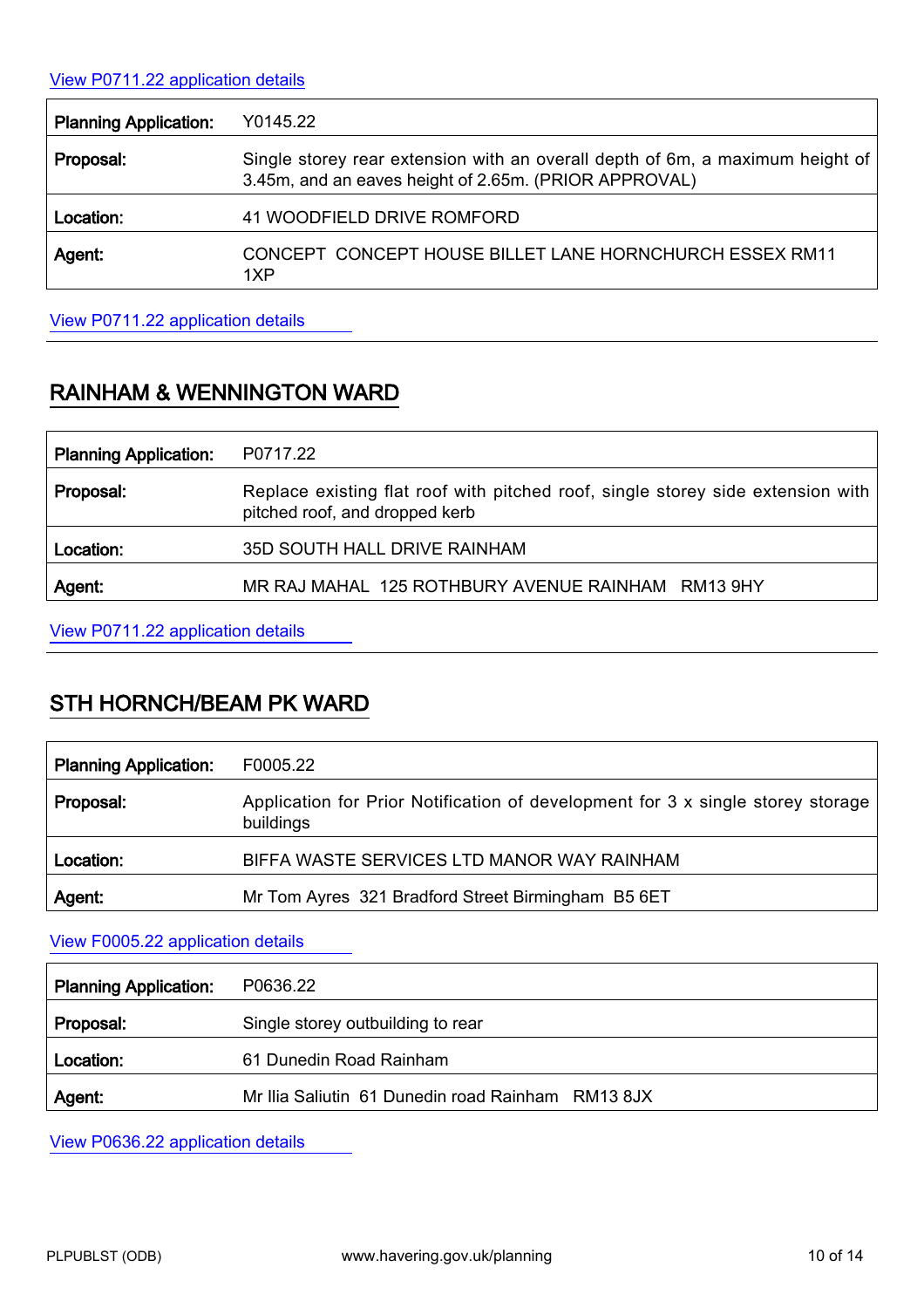### SQUIRRELS HEATH WARD

| <b>Planning Application:</b> | P0629.22                                                                                                                                                                                                         |
|------------------------------|------------------------------------------------------------------------------------------------------------------------------------------------------------------------------------------------------------------|
| Proposal:                    | Erection of single storey side/rear extension, first floor rear extension and rear<br>dormer extension including the installation of front rooflights following the<br>demolition of existing rear conservatory. |
| Location:                    | White Lodge Main Road Romford                                                                                                                                                                                    |
| Agent:                       | Other - CITYSCAPE PA 6 SPENCER WAY LONDON E1 2PN                                                                                                                                                                 |

#### View P0629.22 [application details](http://development.havering.gov.uk/OcellaWeb/planningDetails?reference=P0629.22&from=planningSearch)

| <b>Planning Application:</b> | Y0148.22                                                                                                                            |
|------------------------------|-------------------------------------------------------------------------------------------------------------------------------------|
| Proposal:                    | Single Storey rear extension with an overall depth of 6m, a maximum height of<br>3.24m, and an eaves height of 3m. (PRIOR APPROVAL) |
| Location:                    | 122 SOUTHEND ARTERIAL ROAD GIDEA PARK                                                                                               |
| Agent:                       | Mr BALBIR SINGH DHANJAL 48 ETON ROAD ILFORD IG1 2UG                                                                                 |

### View Y0148.22 [application details](http://development.havering.gov.uk/OcellaWeb/planningDetails?reference=Y0148.22&from=planningSearch)

| <b>Planning Application:</b> | P0732.22                                                                                                               |
|------------------------------|------------------------------------------------------------------------------------------------------------------------|
| Proposal:                    | Replacing all existing Crittall windows with new thermally efficient aluminium<br>lookalike windows of the same design |
| Location:                    | 1 Balgores Crescent Romford                                                                                            |
| Agent:                       | Mr Andrew Cooke Unex Tower Station Street Stratford London E15 1DA                                                     |

#### View P0732.22 [application details](http://development.havering.gov.uk/OcellaWeb/planningDetails?reference=P0732.22&from=planningSearch)

| <b>Planning Application:</b> | P0701.22                                                       |
|------------------------------|----------------------------------------------------------------|
| Proposal:                    | Single storey rear extension                                   |
| Location:                    | 91 Heath Park Road Romford                                     |
| <b>Agent</b>                 | MR & MRS CHOWDHURY 91 Heath Park Road Havering Romford RM2 5XA |

View P0701.22 [application details](http://development.havering.gov.uk/OcellaWeb/planningDetails?reference=P0701.22&from=planningSearch)

### ST ALBANS WARD

| Planning Application: P0674.22 |                              |
|--------------------------------|------------------------------|
| Proposal:                      | Single storey rear extension |
|                                |                              |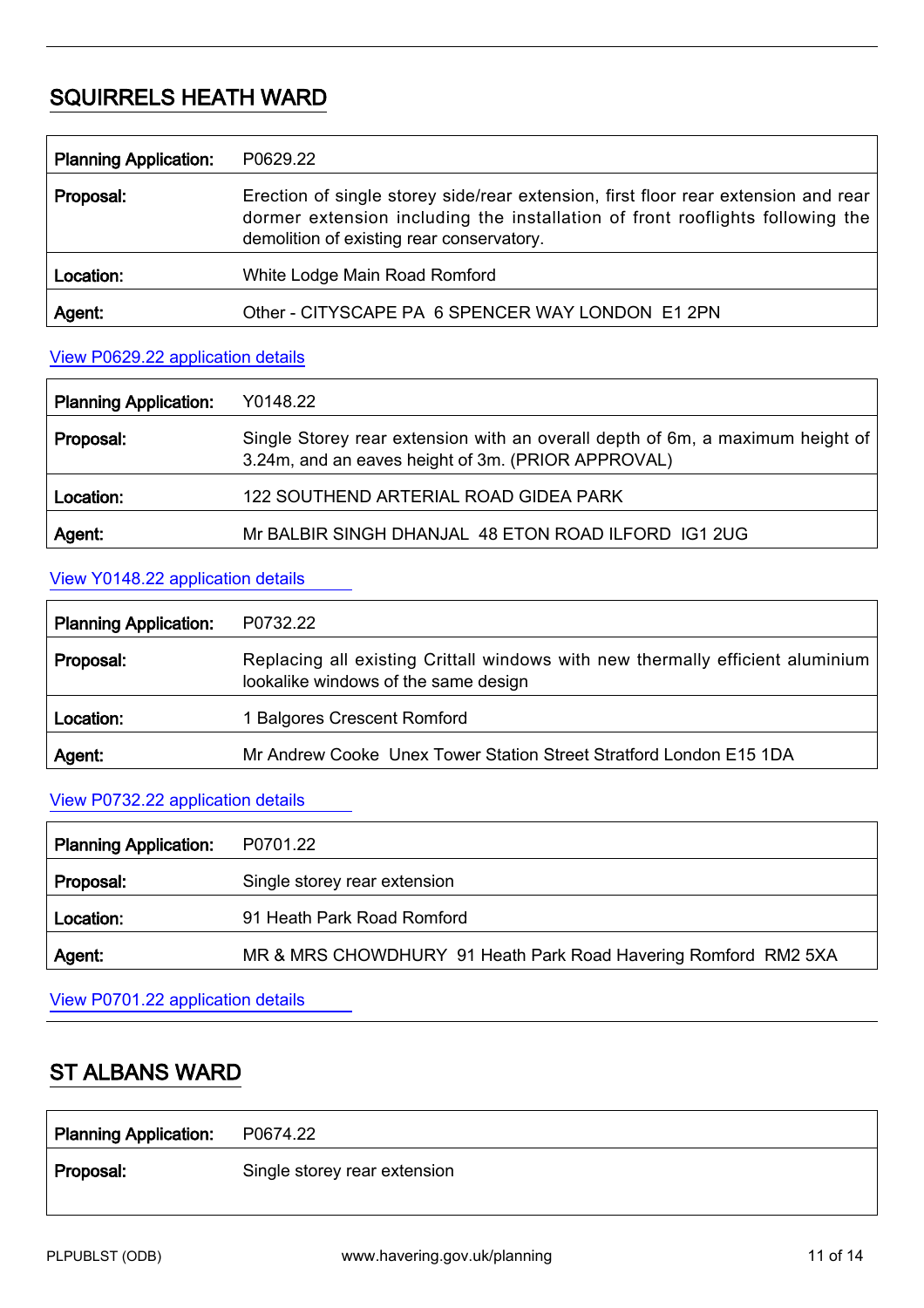| Location: | Lyon House, Wickland (holdings) Ltd Lyon Road Romford              |
|-----------|--------------------------------------------------------------------|
| ∣ Agent:  | Mr Andrew Cooke Unex Tower Station Street Stratford London E15 1DA |

#### View P0674.22 [application details](http://development.havering.gov.uk/OcellaWeb/planningDetails?reference=P0674.22&from=planningSearch)

| <b>Planning Application:</b> | A0010.22                                                                                        |
|------------------------------|-------------------------------------------------------------------------------------------------|
| Proposal:                    | Display of 1 x Non-illuminated fascia sign, and 1 x non-illuminated box sign<br>(Retrospective) |
| Location:                    | 182 South Street Romford                                                                        |
| Agent:                       | Mr George Peters 47 William Booth Road Anerley SE20 8BX                                         |

View A0010.22 [application details](http://development.havering.gov.uk/OcellaWeb/planningDetails?reference=A0010.22&from=planningSearch)

# ST EDWARDS WARD

| <b>Planning Application:</b> | M0004.22                                                                                                                                                                                                |
|------------------------------|---------------------------------------------------------------------------------------------------------------------------------------------------------------------------------------------------------|
| Proposal:                    | Proposed telecommunications installation of 1 No. 20m monopole supporting 6 No.<br>antennas, 3 No. cabinets and ancillary works, involving removal of existing rooftop<br>installation at 168 Main Road |
| Location:                    | Footpath to front of 168 Main Road ROMFORD                                                                                                                                                              |
| Agent:                       | Miss Holly Hinks Waldon Telecom Ltd. Rosemount House Rosemount Avenue<br>West Byfleet KT14 6LB                                                                                                          |

#### View M0004.22 [application details](http://development.havering.gov.uk/OcellaWeb/planningDetails?reference=M0004.22&from=planningSearch)

| <b>Planning Application:</b> | Y0149.22                                                                                                                               |
|------------------------------|----------------------------------------------------------------------------------------------------------------------------------------|
| Proposal:                    | Single storey rear extension with an overall depth of 5.2m, a maximum height of<br>2.9m, and an eaves height of 2.8m. (PRIOR APPROVAL) |
| Location:                    | 141 Lodge Avenue Romford                                                                                                               |
| Agent:                       | Lee Richardson 426A LIMPSFIELD ROAD WARLINGHAM CR6 9LA                                                                                 |

### View Y0149.22 [application details](http://development.havering.gov.uk/OcellaWeb/planningDetails?reference=Y0149.22&from=planningSearch)

| <b>Planning Application:</b> | P0688.22                                                                                                     |
|------------------------------|--------------------------------------------------------------------------------------------------------------|
| Proposal:                    | Conversion of offices into 2 self contained flats to include two-storey and single<br>storey rear extension. |
| Location:                    | 82 COMO STREET ROMFORD                                                                                       |
| Agent:                       | Mr Ashley Robinson 112 Inchbonnie Road South Woodham Ferrers Chelmsford<br>CM <sub>3</sub> 5ZW               |

View P0688.22 [application details](http://development.havering.gov.uk/OcellaWeb/planningDetails?reference=P0688.22&from=planningSearch)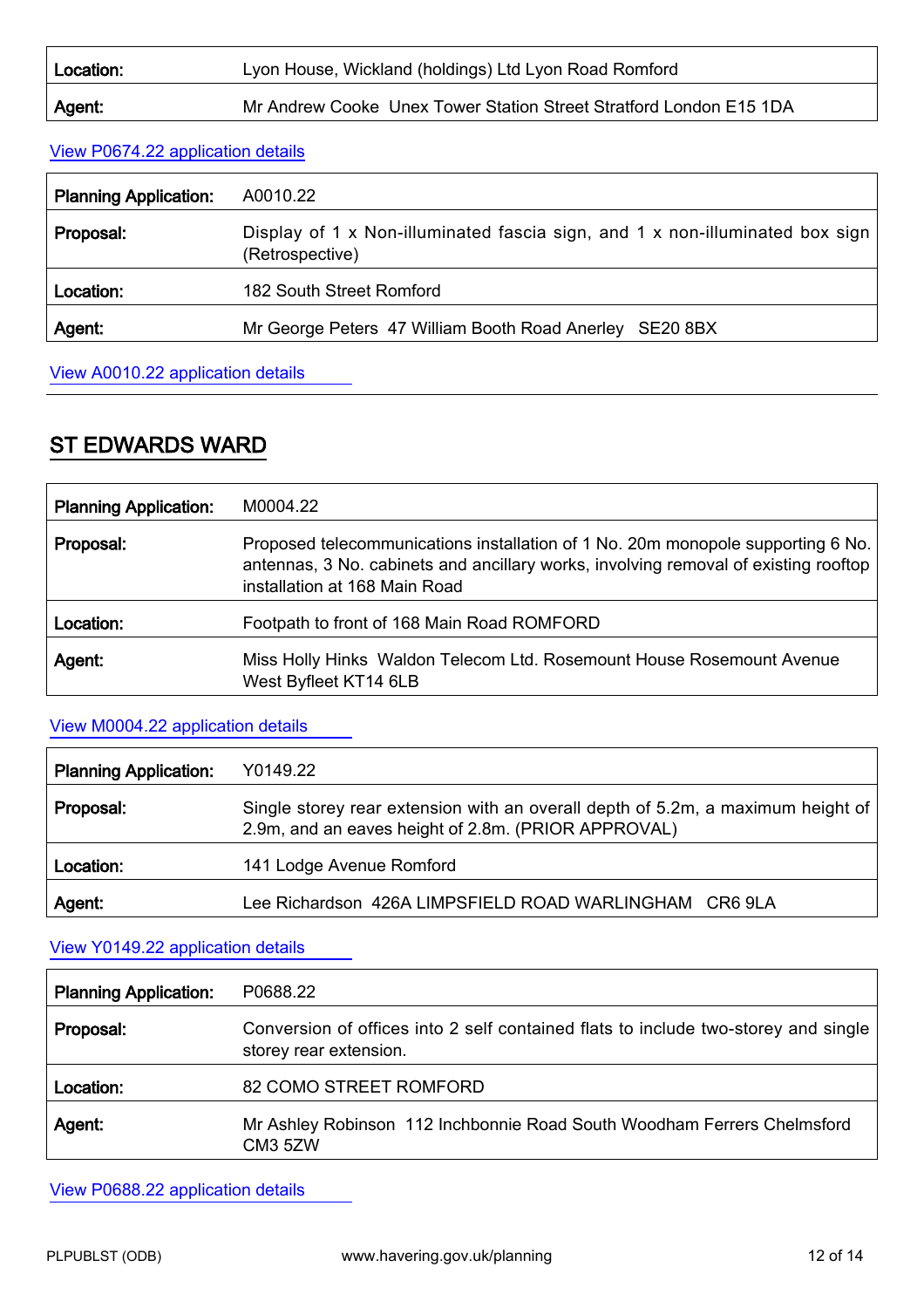| <b>Planning Application:</b> | Y0151.22                                                                                                                         |
|------------------------------|----------------------------------------------------------------------------------------------------------------------------------|
| Proposal:                    | Single Storey rear extension with an overall depth of 6m, a maximum height of 4m,<br>and an eaves height of 3m. (PRIOR APPROVAL) |
| Location:                    | 75 Eastern Road Romford                                                                                                          |
| Agent.                       | Mr Gary Fardell Studio on the Green Ballards Gore Golf Club Gore Road<br>Rochford SS4 2DA                                        |

View Y0151.22 [application details](http://development.havering.gov.uk/OcellaWeb/planningDetails?reference=Y0151.22&from=planningSearch)

# SOUTH HORNCHURCH WARD

| <b>Planning Application:</b> | P0724.22                   |
|------------------------------|----------------------------|
| Proposal:                    | First floor rear extension |
| Location:                    | 24 PHILIP ROAD RAINHAM     |
| Agent:                       | MR JOHN WALLINGTON-SMITH   |
|                              |                            |

View P0724.22 [application details](http://development.havering.gov.uk/OcellaWeb/planningDetails?reference=P0724.22&from=planningSearch)

# UPMINSTER WARD

| <b>Planning Application:</b> | P0704.22                                                |
|------------------------------|---------------------------------------------------------|
| Proposal:                    | Single storey rear extension                            |
| Location:                    | <b>26 DERHAM GARDENS UPMINSTER</b>                      |
| Agent:                       | Mr Lee Jones 5 Bracken Way Thundersley Benfleet SS7 3RA |

### View P0704.22 [application details](http://development.havering.gov.uk/OcellaWeb/planningDetails?reference=P0704.22&from=planningSearch)

| <b>Planning Application:</b> | P0723.22                                                                            |
|------------------------------|-------------------------------------------------------------------------------------|
| Proposal:                    | Single storey rear extension. Two storey side, and part first floor rear extension. |
| Location:                    | 12 Longwood Close Upminster                                                         |
| Agent:                       | Civils Consulting Ltd 35c Northbrook Road Ilford London IG1 3BP                     |

#### View P0723.22 [application details](http://development.havering.gov.uk/OcellaWeb/planningDetails?reference=P0723.22&from=planningSearch)

| <b>Planning Application:</b> | P0726.22                                                                                                                                                                                                                                          |
|------------------------------|---------------------------------------------------------------------------------------------------------------------------------------------------------------------------------------------------------------------------------------------------|
| Proposal:                    | Removal of condition No. 19 of planning permission ref: P1401.11 dated<br>14/02/2012 (Demolition of existing class B8 warehouse and associated<br>hardsurfaces and erection of three detached dwellings with detached garages and<br>landscaping) |